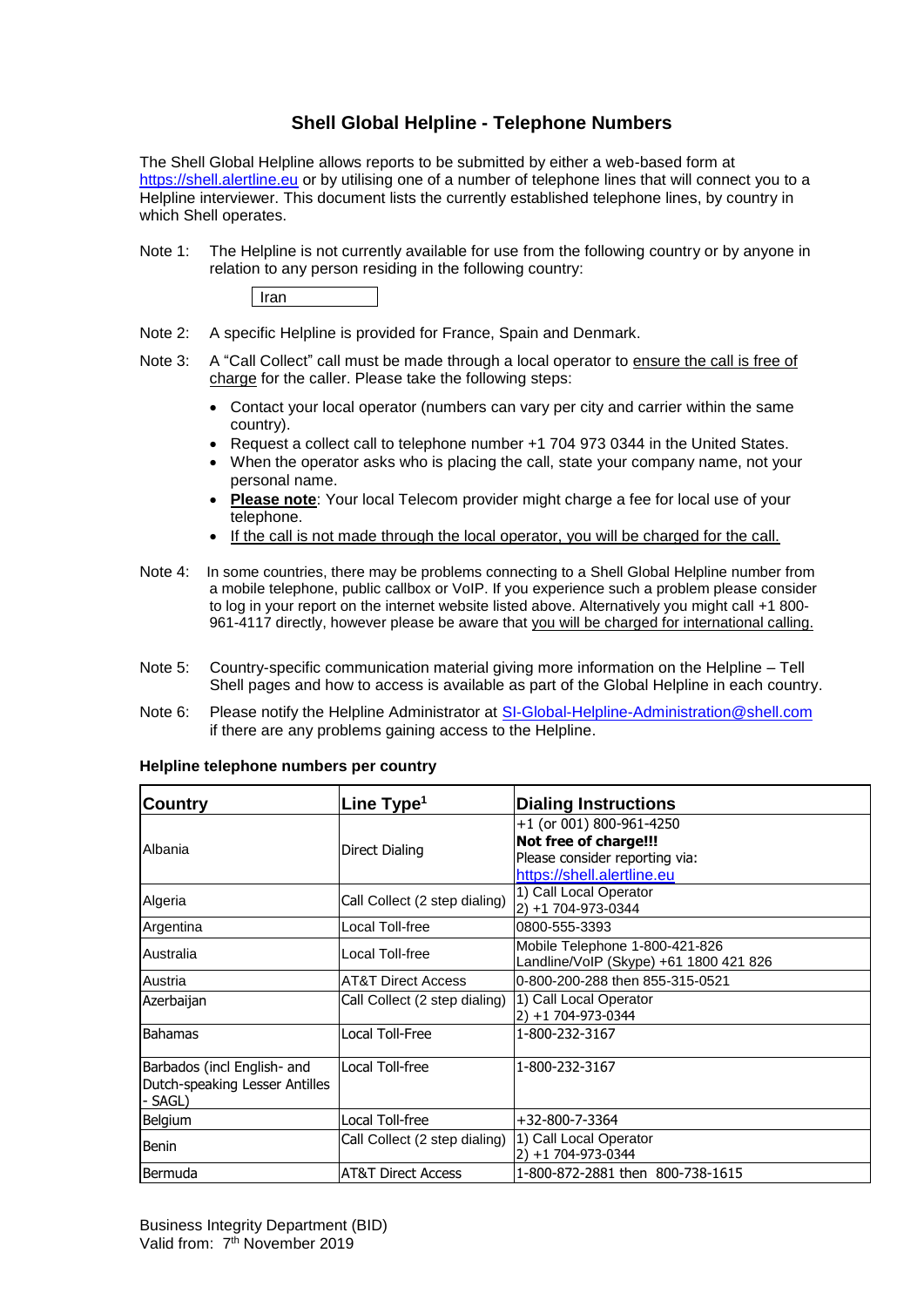| Bolivia             | <b>AT&amp;T Direct Access</b> | 800-101-110 then 800-738-1615                                                                                                |
|---------------------|-------------------------------|------------------------------------------------------------------------------------------------------------------------------|
| Botswana            | Call Collect (2 step dialing) | 1) Call Local Operator<br>2) +1 704-973-0344                                                                                 |
| <b>Brazil</b>       | Local Toll-free               | Mobile telephone and Landline: 0800-891-4180<br>Skype (VoIP): +55-0800-891-4180                                              |
| <b>Brunei</b>       | <b>AT&amp;T Direct Access</b> | Landline 800-1111 then + 1-800-961-4117<br>VoIP (Skype) +1-800-961-4117<br>Not supported via Mobile Telephone                |
| <b>Bulgaria</b>     | <b>AT&amp;T Direct Access</b> | Mobile Telephone 00-800-0010 then 800-961-4281<br>VoIP-Skype +359-0-800-0010 then 800-961-4281                               |
| <b>Burkina Faso</b> | Call Collect (2 step dialing) | 1) Call Local Operator<br>2) +1 704-973-0344                                                                                 |
| Cameroon            | Call Collect (2 step dialing) | 1) Call Local Operator<br>$2) + 1704 - 542 - 6433$                                                                           |
| Canada              | Local Toll-free               | 800-738-1615                                                                                                                 |
| Cape Verde          | Call Collect (2 step dialing) | 1) Call Local Operator<br>2) +1 704-973-0344                                                                                 |
| Chile               | <b>AT&amp;T Direct Access</b> | 800-225-288 then 800-738-1615                                                                                                |
| China               | Local Toll-free               | 4008800547 Mobile phone<br>+86 4008800547 (Skype)                                                                            |
| Colombia            | <b>AT&amp;T Direct Access</b> | Mobile Telephone /Landline 01-800-911-0011 then 800-<br>738-1615<br>VoIP (Skype) +57 1 01-800-911-0011 then 800-738-<br>1615 |
| Congo               | Call Collect (2 step dialing) | 1) Call Local Operator<br>2) +1 704-973-0344                                                                                 |
| Costa Rica          | <b>AT&amp;T Direct Access</b> | 0800-0-114-114 then 800-738-1615                                                                                             |
| Cote d'Ivoire       | Call Collect (2 step dialing) | 1) Call Local Operator<br>2) +1 704-973-0344                                                                                 |
|                     |                               | 00-800-222-55288 then 800-961-4281                                                                                           |
| Czech Republic      | <b>AT&amp;T Direct Access</b> | Not supported via Mobile Telephone                                                                                           |
| <b>Denmark</b>      | <b>AT&amp;T Direct Access</b> | Not supported via VoIP (Skype)<br>+45 800-100-10 then 800-961-4250                                                           |
| Dominican Republic  | Local Toll-free               | 1-800-250-7175                                                                                                               |
| Ecuador             | <b>AT&amp;T Direct Access</b> | 1-800-999119 then 800-738-1615                                                                                               |
| Egypt               | <b>AT&amp;T Direct Access</b> | +20 22510-0200 then 800-961-4148                                                                                             |
| El Salvador         | <b>AT&amp;T Direct Access</b> | 800-1288 then 800-738-1615                                                                                                   |
| Finland             | Local Toll-free               | 0800-9-14517                                                                                                                 |
|                     |                               | 0800-91-0694- France only Helpline                                                                                           |
| France              | Local Toll-free               | Not supported via VoIP (Skype)                                                                                               |
| Gabon               | Call Collect (2 step dialing) | 1) Call Local Operator<br>$2) + 1704 - 542 - 6433$                                                                           |
| Germany             | Local Toll-free               | Alternatively short code 4501 from Shell office<br>Mobile Telephone/Skype (VoiP) +49 800 724 4231<br>Landline 0 800 724 4231 |
| Ghana               | Call Collect (2 step dialing) | 1) Call Local Operator<br>2) +1 704-973-0344                                                                                 |
| Gibraltar           | <b>AT&amp;T Direct Access</b> | 8800 then 800-738-1615                                                                                                       |
| Greece              | Local Toll-free               | 00-800-11-008-3413<br>Alternatively dial *#260 from Shell office                                                             |
| Guam                | Call Collect (2 step dialing) | 1) Call Local Operator<br>2) +1 704-973-0344                                                                                 |
| Guatemala           | <b>AT&amp;T Direct Access</b> | Outside the city of Guatemala 999-9190 then 800-738-<br>1615                                                                 |
| Guinea Republic     | Call Collect (2 step dialing) | Within the city of Guatemala 138-126 then 800-738-1615<br>1) Call Local Operator<br>$2) + 1704 - 973 - 0344$                 |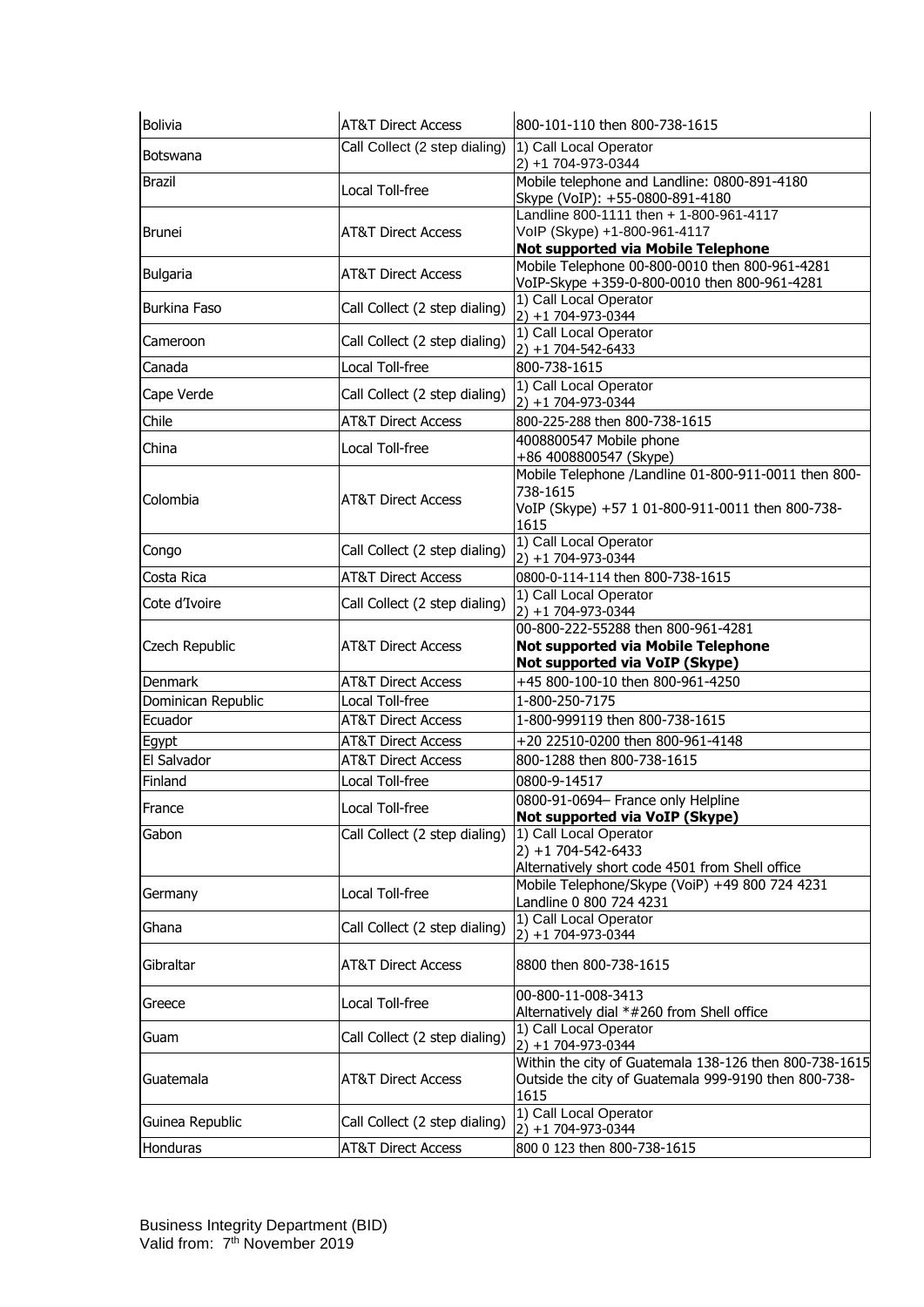| Hong Kong   | <b>AT&amp;T Direct Access</b>       | Mobile Telephone/Landline 800-93-2266 then 800-961-<br>4117                                                                                                                                                       |
|-------------|-------------------------------------|-------------------------------------------------------------------------------------------------------------------------------------------------------------------------------------------------------------------|
|             |                                     | VoIP (Skype) +852 800-93-2266 then 800-961-4117                                                                                                                                                                   |
| Hungary     | <b>AT&amp;T Direct Access</b>       | +36-800-01111 then 800-961-4281                                                                                                                                                                                   |
| India       | Local Toll Free                     | Mobile Telephone/ Landline 000-800-100-1709<br>Not supported via VoIP (Skype)                                                                                                                                     |
| Indonesia   | Call Collect (2 step dialing)       | 1) Call Local Operator<br>$2) + 1704 - 973 - 0344$                                                                                                                                                                |
| Iraq        | Call Collect (2 step dialing)       | 1) Call Local Operator<br>2) +1 704-973-0344                                                                                                                                                                      |
| Ireland     | Call Collect (2 step dialing)       | 1) Call Local Operator<br>2) +1 704-973-0344                                                                                                                                                                      |
| Italy       | Local Toll-free                     | Landline 800-819093<br>VoIP (Skype) +39800-819093<br>Not supported via Mobile Telephone                                                                                                                           |
| Japan       | Local Toll-free                     | Mobile Telephone/ Landline 00531-11-0015<br>Not supported via VoIP (Skype)                                                                                                                                        |
| Jordan      | <b>AT&amp;T Direct Access</b>       | 1-880-0000 then 800-961-4148                                                                                                                                                                                      |
| Kazakhstan  | Call Collect (2 step dialing)       | 1) Call Local Operator<br>$2) + 1704 - 542 - 0766$                                                                                                                                                                |
| Kenya       | Call Collect (2 step dialing)       | 1) Call Local Operator<br>2) +1 704-973-0344                                                                                                                                                                      |
| Korea       | <b>AT&amp;T Direct Access</b>       | Via Korea telecom and via Dacom:<br>00-729-11 then 800-961-4117 (Mobile) / 9-00-729-11<br>then 800-961-4117 (Landline) / +82-0-729-11 then 800-<br>961-4117 (VoIP Skype)<br>Via ONSE: 00-369-11 then 800-961-4117 |
| Kuwait      | Call Collect (2 step dialing)       | 1) Call Local Operator<br>$2) + 1704 - 973 - 0344$                                                                                                                                                                |
| Libya       | Call Collect (2 step dialing)       | 1) Call Local Operator<br>2) +1 704-973-0344                                                                                                                                                                      |
| Luxembourg  | <b>AT&amp;T Direct Access</b>       | Via Landline/VoIP-Skype: +352 800 201 11 then 800-<br>961-4250<br>Not supported via Mobile Telephone                                                                                                              |
| Madagascar  | Call Collect (2 step dialing)       | 1) Call Local Operator<br>2) +1 704-973-0344<br>Alternatively short code 8333 from Shell office                                                                                                                   |
| Malaysia    | Local Toll-free                     | Mobile Telephone/Landline 1-800-81-2404<br>VoIP (Skype) +60 1-800-81-2404                                                                                                                                         |
| Mali        | Call Collect (2 step dialing)       | 1) Call Local Operator<br>$2) + 1704 - 973 - 0344$                                                                                                                                                                |
| Mauritius   | <b>AT&amp;T Direct Access</b>       | 01 120 then 800-961-4250                                                                                                                                                                                          |
| Mexico      | <b>AT&amp;T Direct Access</b>       | English: 001-800-288-2872 then 800-738-1615<br>Spanish: 001-800-658-5454 then 800-738-1615                                                                                                                        |
| Morocco     | <b>AT&amp;T Direct Access</b>       | 002-11-0011 then 800-961-4148                                                                                                                                                                                     |
| Myanmar     | <b>Direct Dialing</b>               | Direct Dialling: +1 (or 001) 800-961-4117 Not Free of<br>charge and via Mobile Telephone only, or<br>shell.alertline.eu/gcs/welcome                                                                               |
| Namibia     | Call Collect (2 step dialing)       | 1) Call Local Operator<br>2) +1 704-973-0344<br>Alternatively report via:<br>https://shell.alertline.eu                                                                                                           |
| Netherlands | Local Toll-free                     | +31 800-266-7272                                                                                                                                                                                                  |
| New Zealand | Local Toll-free                     | 0800-440183<br><b>Not supported via Mobile Telephone</b>                                                                                                                                                          |
| Nicaragua   | AT&T Direct Access                  | 1-800-0174 then 800-738-1615                                                                                                                                                                                      |
| Nigeria     | <b>AT&amp;T Direct Access</b><br>or | +234 708-060-1816 then 800-961-4250<br>or                                                                                                                                                                         |
|             | Local Line                          | SPDC extension 21245 (+234 80 702 21245)                                                                                                                                                                          |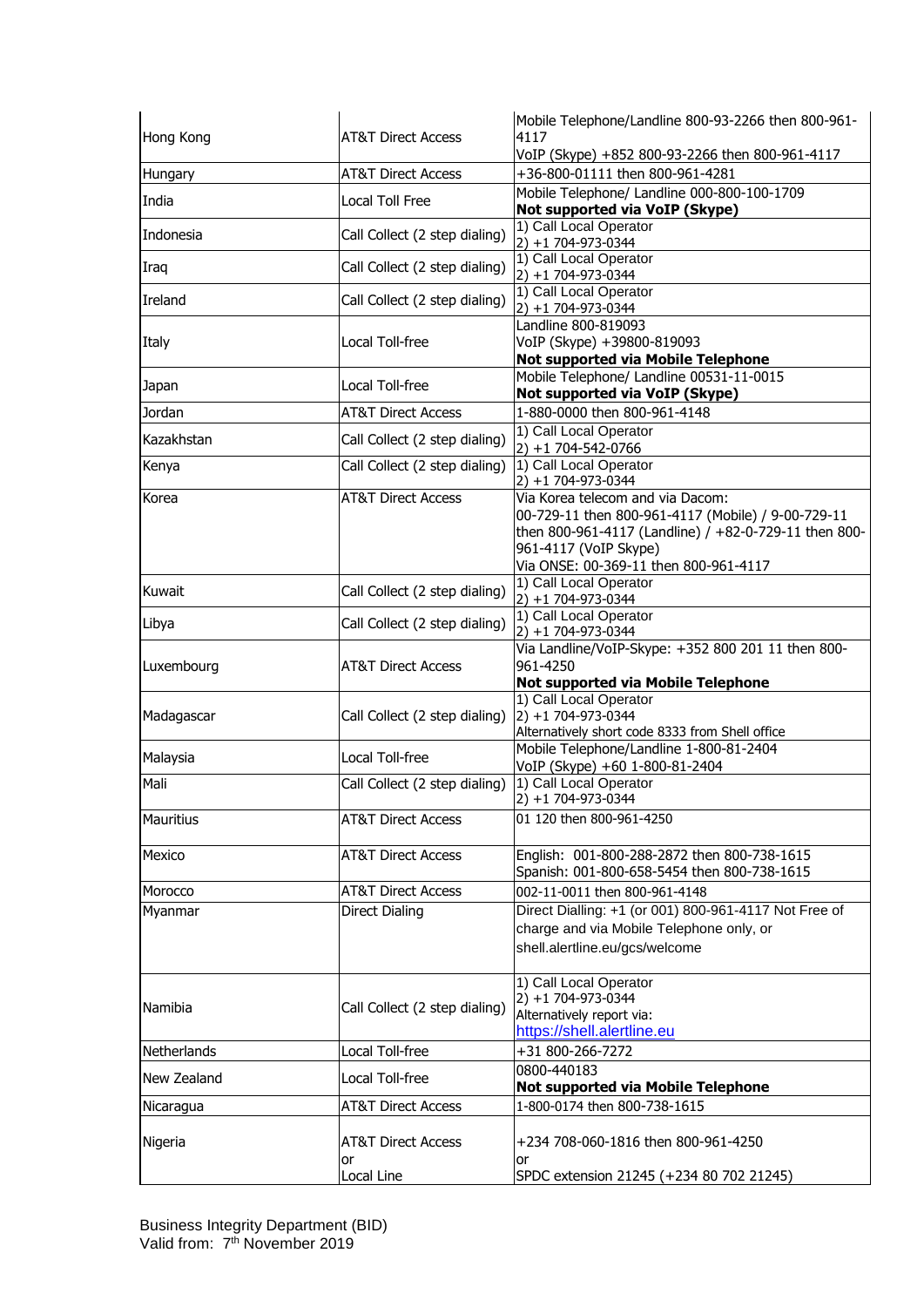| Norway                              | Local Toll-free                                        | (+47)800-19037                                                                                                                                                                                                                                                                  |
|-------------------------------------|--------------------------------------------------------|---------------------------------------------------------------------------------------------------------------------------------------------------------------------------------------------------------------------------------------------------------------------------------|
| Oman                                | Call Collect (2 step dialing)                          | 1) Call Local Operator<br>2) +1 704-973-0344                                                                                                                                                                                                                                    |
| Pakistan                            | Local Toll-free                                        | +92 21 3868 8300                                                                                                                                                                                                                                                                |
| Panama                              | <b>AT&amp;T Direct Access</b>                          | 800-0109 then 800-738-1615                                                                                                                                                                                                                                                      |
| Peru                                | <b>AT&amp;T Direct Access</b>                          | Mobile: 0-800-50-288 then 800-738-1615<br>alternatively 0-800-70-088 then 800-738-1615<br>Skype (VoiP): +51 800-50-288 then 800-738-1615                                                                                                                                        |
| Philippines                         | Call Collect (2 step dialing)                          | 1) Call Local Operator<br>2) +1 704-973-0344                                                                                                                                                                                                                                    |
| Poland                              | Local Toll-free                                        | Mobile: 00-800-1111-637<br>Not supported via VoIP (Skype)                                                                                                                                                                                                                       |
| Portugal                            | <b>AT&amp;T Direct Access</b>                          | 800-800-128 then 16 then 800-738-1615                                                                                                                                                                                                                                           |
| <b>Puerto Rico</b>                  | Local Toll-free                                        | 1-800-738-1615                                                                                                                                                                                                                                                                  |
| Qatar                               | Call Collect (2 step dialing)                          | 1) Call Local Operator<br>2) +1 704-973-0344                                                                                                                                                                                                                                    |
| Reunion                             | <b>AT&amp;T Direct Access</b>                          | 0-800-99-0011 then 800-961-4250                                                                                                                                                                                                                                                 |
| Russia                              | <b>AT&amp;T Direct Access</b>                          | From Moscow and Sakhalin: +7495 363-2400 then 800-<br>961-4119<br>From St. Petersburg: +7812 363-2400 then 800-961-<br>4119<br>From other cities: 8-10-800-110-1011 then 800-961-4119<br>or +7 10-800-110-1011 then 800-961-4119<br>Alternatively use the Moscow/St. Petersburg |
|                                     |                                                        | number<br>From SOSSA office: +1 704 973 0344                                                                                                                                                                                                                                    |
| Saudi Arabia                        | <b>Direct Dialing</b><br><b>AT&amp;T Direct Access</b> | Not free of charge!!!<br>Please consider reporting via:<br>https://shell.alertline.eu<br>Outside SOSSA office (toll free): 1-800-10 then 800-961-<br>4148                                                                                                                       |
| Senegal                             | <b>AT&amp;T Direct Access</b>                          | 800-103-072 then 800-961-4250                                                                                                                                                                                                                                                   |
| Singapore                           | Local Toll-free                                        | Mobile Telephone/Landline 800-110-1501<br>VoIP (Skype) +65 800-110-1501                                                                                                                                                                                                         |
| Slovakia                            | <b>AT&amp;T Direct Access</b>                          | 0-800-000-101 (landline) then 800-961-4281<br>+421-800-000-101 (mobile/Skype) then 800-961-4281                                                                                                                                                                                 |
| Slovenia                            | Call Collect (2 step dialing)                          | 1) Call Local Operator<br>$2) + 1704 - 973 - 0344$                                                                                                                                                                                                                              |
| South Africa (including<br>Lesotho) | Local Toll-free                                        | Landline/Mobile telephone: 0800-980-078<br>Not supported via VoIP (Skype)<br>Alternatively report via:<br>https://shell.alertline.eu                                                                                                                                            |
| Spain                               | <b>AT&amp;T Direct Access</b>                          | Mobile/VoIP (Skype) +34-900-99-0011 then 800-283-<br>8318<br>Landline 00-34-900-99-0011 then 800-283-8318                                                                                                                                                                       |
| Sweden                              | Local Toll-free                                        | 020-79-0555                                                                                                                                                                                                                                                                     |
| Switzerland                         | <b>AT&amp;T Direct Access</b>                          | Mobile: 0-800-89-0011 then 800-961-4250<br>Landline: 0041-800-89-0011 then 800-961-4250<br>Skype (VoIP): +41-800-89-0011 then 800-961-4250                                                                                                                                      |
| Taiwan                              | <b>AT&amp;T Direct Access</b>                          | +00-801-102-880 (mobile) then 800-961-4117<br>00-801-102-880 (landline) then 800-961-4117<br>Not supported via VoIP (Skype)                                                                                                                                                     |
| Tanzania                            | Call Collect (2 step dialing)                          | 1) Call Local Operator<br>2) +1 704-973-0344                                                                                                                                                                                                                                    |
| Thailand                            | Local Toll-free                                        | Mobile Telephone +001-800-11-008-3341                                                                                                                                                                                                                                           |
|                                     | Local Number                                           | VoIP-Skype +66 2262-6030                                                                                                                                                                                                                                                        |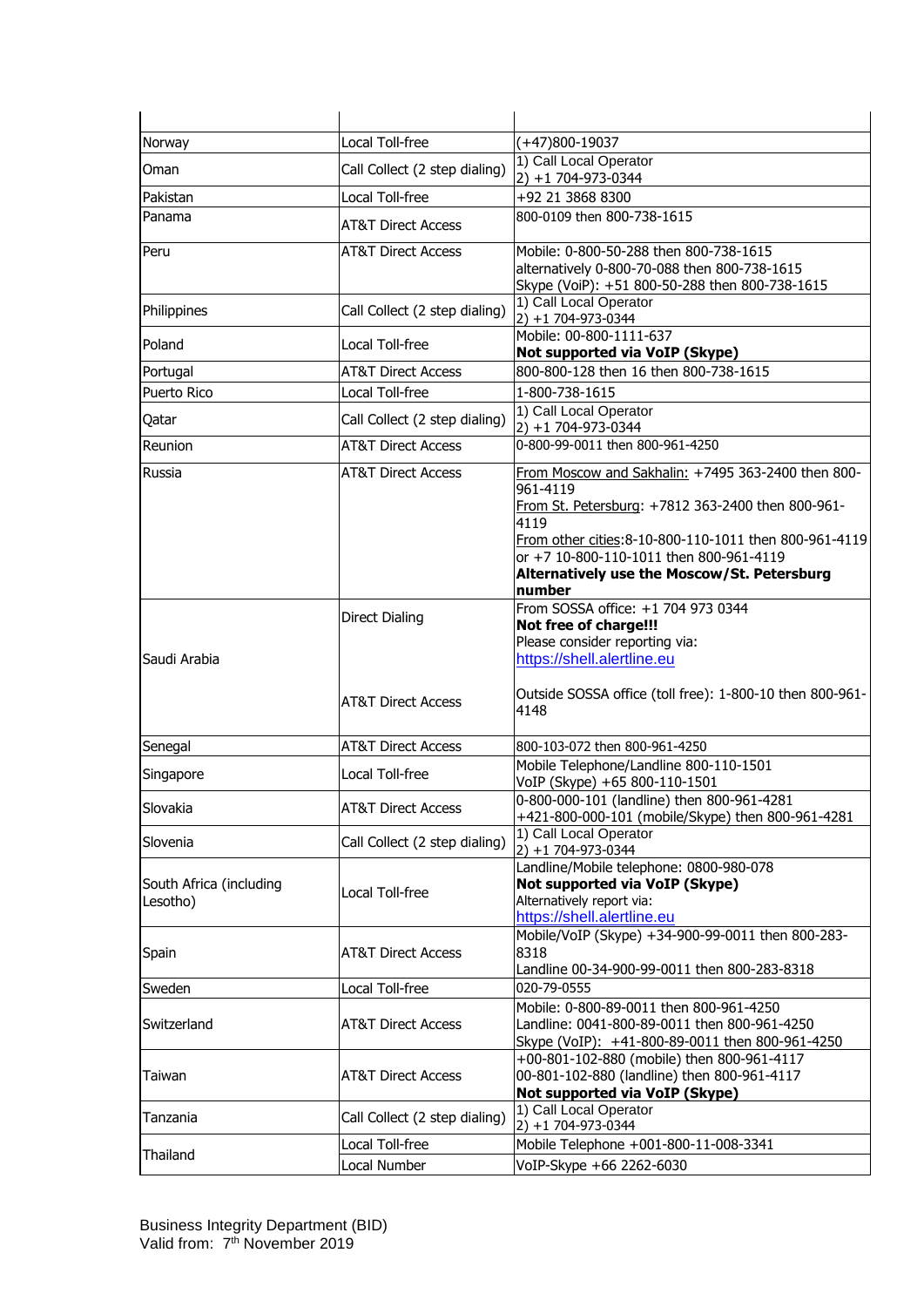| Togo                 | Call Collect                  | US line +1 704-973-0344<br>Not free of charge!!!<br>Please consider reporting via:<br>https://shell.alertline.eu                           |
|----------------------|-------------------------------|--------------------------------------------------------------------------------------------------------------------------------------------|
| Trinidad & Tobago    | <b>Direct Access</b>          | +1 800-738-1615<br>Not free of charge!!!<br>Not supported via VoIP (Skype)<br>Please consider reporting via:<br>https://shell.alertline.eu |
| Tunisia              | Call Collect (2 step dialing) | 1) Call Local Operator<br>$2) + 1704 - 973 - 0344$                                                                                         |
| Turkey               | Call Collect (2 step dialing) | 1) Call Local Operator<br>$2) + 1704 - 973 - 0344$                                                                                         |
| Turkmenistan         | Call Collect (2 step dialing) | 1) Call Local Operator<br>2) +1 704-973-0344                                                                                               |
| Uganda               | Call Collect (2 step dialing) | 1) Call Local Operator<br>$2) + 1$ 704-973-0344                                                                                            |
| <b>Ukraine</b>       | Local Toll-free               | VoIP (Skype)/mobile: +1 800 961 4119<br>Landline: 00 1 800 961 4119                                                                        |
| United Arab Emirates | <b>AT&amp;T Direct Access</b> | Mobile/Landline: 8000-021 then 800-961-4148<br>VoIP-Skype: +971-8000-021 then 800-961-4848                                                 |
| United Kingdom       | Local Toll-free               | Mobile: 0808-234-7406<br>VoIP-Skype: +44-808-234-7406                                                                                      |
| <b>USA</b>           | Local Toll-free               | Mobile: 800-738-1615<br>Landline/VoIP-Skype: +1 800-738-1615                                                                               |
| Venezuela            | <b>AT&amp;T Direct Access</b> | 0800-225-5288 then 800-738-1615                                                                                                            |
| Vietnam              | <b>AT&amp;T Direct Access</b> | +1 704-973-0344 then 800-961-4117                                                                                                          |

## **<sup>1</sup>Meaning of Line Types**

| <b>AT&amp;T Direct Access</b>  | An AT&T access code number that is unique for the calling<br>country is first dialled. A recorded operator prompt then asks you<br>"please dial the number you are calling now", indicating to key in<br>the second number as listed above. This second number is the US<br>toll-free number that connects you to the Helpline.<br>AT&T Direct Access is not available in all countries. Further<br>information on availability and the access codes themselves for<br>each country can be obtained on the AT&T website at<br>http://www.usa.att.com/traveler/index.jsp<br>Please note that the telecom infrastructure in some countries does<br>not support mobile connectivity. |
|--------------------------------|-----------------------------------------------------------------------------------------------------------------------------------------------------------------------------------------------------------------------------------------------------------------------------------------------------------------------------------------------------------------------------------------------------------------------------------------------------------------------------------------------------------------------------------------------------------------------------------------------------------------------------------------------------------------------------------|
| Local Toll-free                | For a number of Shell countries, a special toll-free telephone<br>number has been set up for the Helpline. It is only available to be<br>dialled from within that country and once dialled, it will connect you<br>directly through to the Helpline.                                                                                                                                                                                                                                                                                                                                                                                                                              |
|                                | Please be aware that when using a Mobile Telephone or Internet<br>(VoIP), you might be required to first enter "+" followed by your<br>country code, before dialling the local toll-free number. In such<br>cases the first "0" of the Local Toll-free number might have to be<br>ignored.<br>For example for Belgium: +3280073364                                                                                                                                                                                                                                                                                                                                                |
| Call Collect (2 step dialling) | First contact your local operator (numbers can vary per city and<br>carrier within the same country), and request a collect call to be                                                                                                                                                                                                                                                                                                                                                                                                                                                                                                                                            |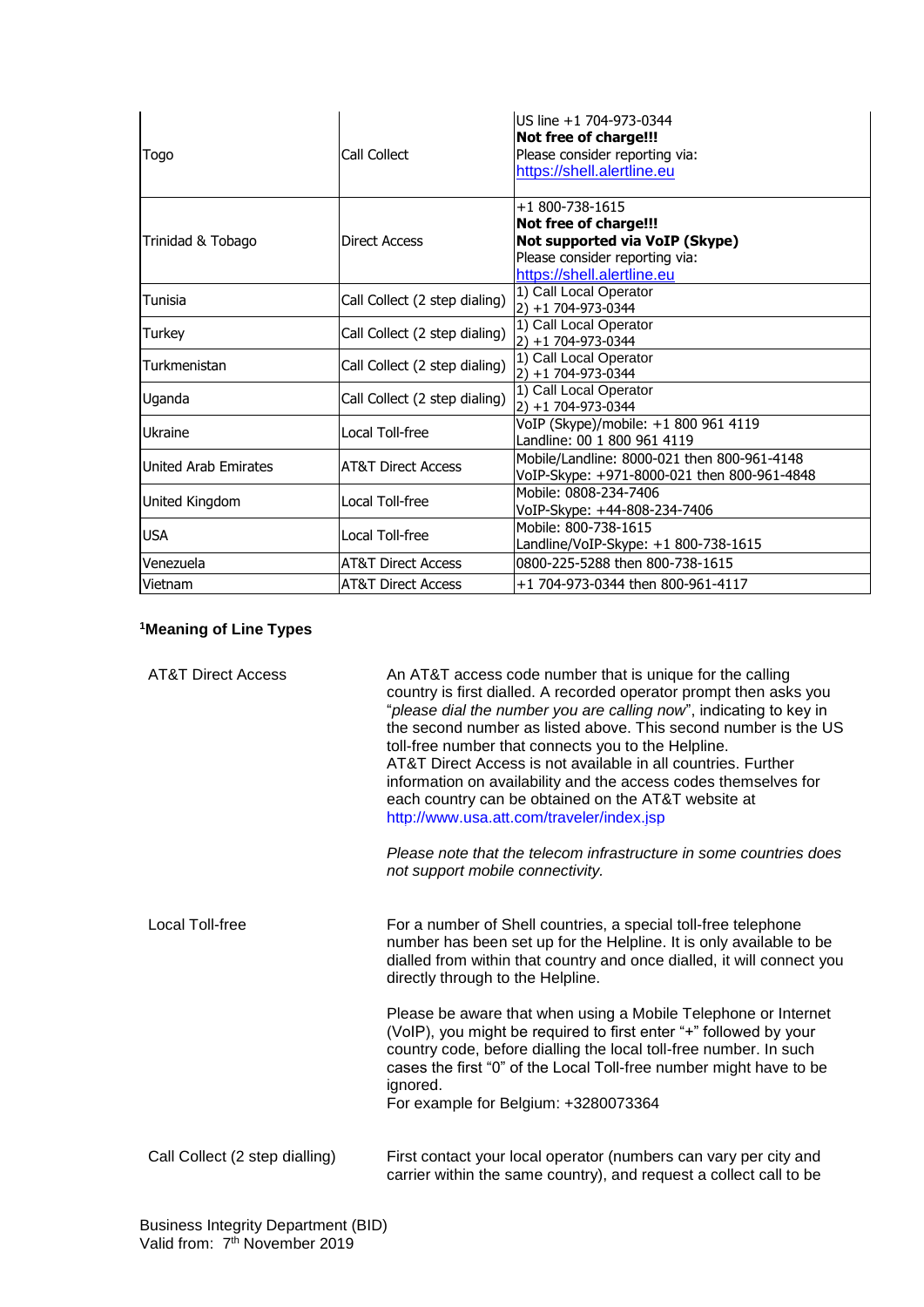placed to the US telephone number listed as step "2" in your country's section. Helpline for France only **A** helpline facility specific to France related concerns. Only applicable for certain categories of reporting: - Antitrust or Fair Trading - Falsification of Financial Records Anti-Bribery: Bribery, Gifts and Kickbacks Auditing Violation Discrimination and harassment in the workplace Laws relative to Health, Safety and Security in the workplace, and - Environmental Law. Other issues require to be reported via internal reporting processes to Line Manager, HR, Shell Ethics and Compliance, or the Business Integrity Department (BID). Helpline for Spain only **Only applicable for Financial and Business Integrity:** - Antitrust or Fair Trading Destruction of Business Records - Espionage or Sabotage - Falsification of Financial Records - Falsification of Travel and Expense Report Gifts, Bribes and Kickbacks - Misrepresentation of Information - Trading on Inside Information Other issues require to be reported via internal reporting processes to Line Manager, HR, Shell Ethics and Compliance, or the Business Integrity Department (BID).

Shell Denmark employees reporting a Financial Whistleblowing Scheme Issue (*all other concerns can be reported without restriction*)

Only applicable for Financial and Business Integrity:

- Anti-Bribery
- Auditing and Accounting
- **Banking**
- Danish Financial Whistle-blower Scheme
- Financial Issues

Other issues require to be reported via internal reporting processes to Line Manager, HR, Shell Ethics and Compliance, or the Business Integrity Department (BID).